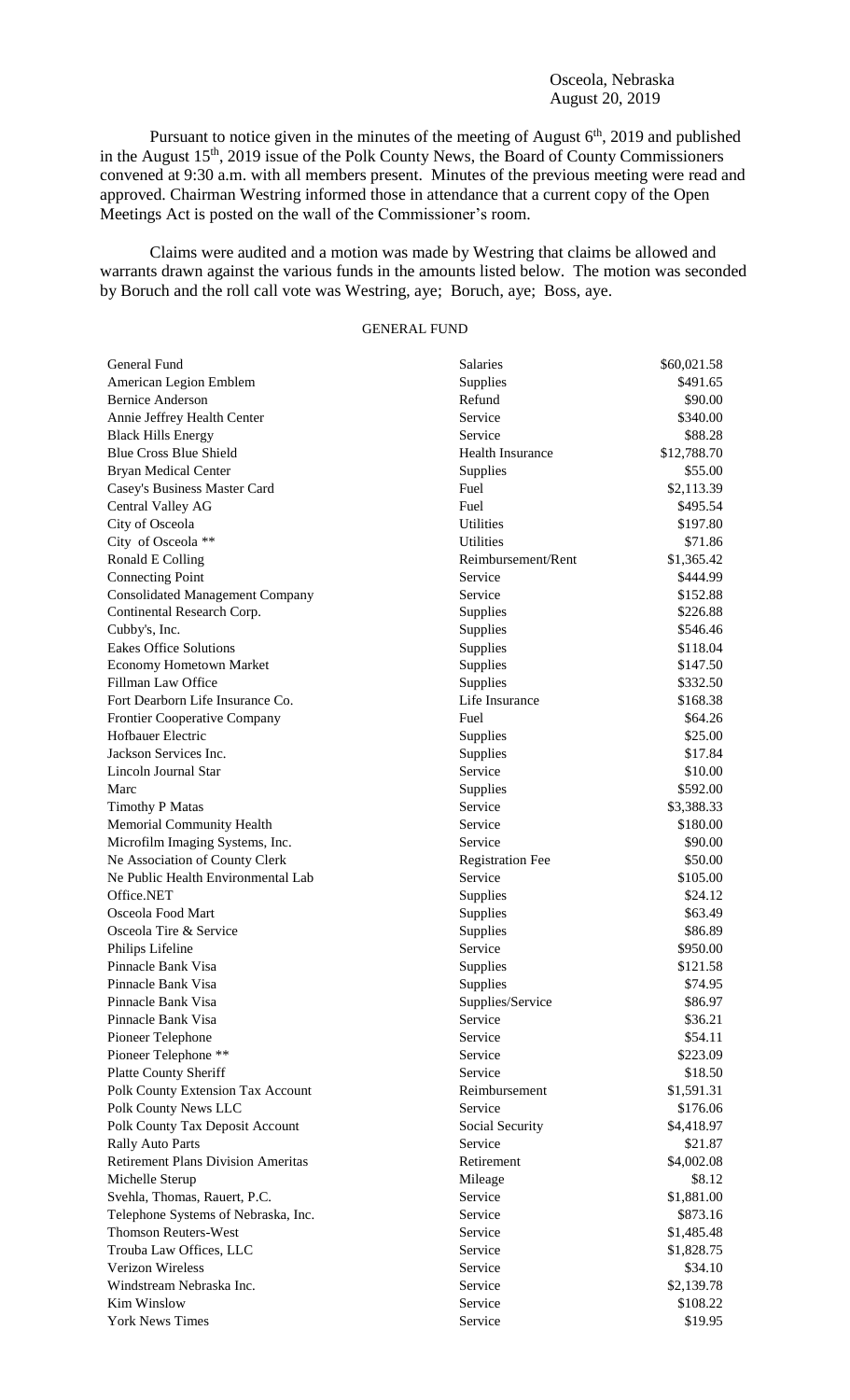## ROAD FUND

| Road Fund                                 | <b>Salaries</b>             | \$24,501.51 |
|-------------------------------------------|-----------------------------|-------------|
| Anderson Service                          | Service                     | \$3,978.33  |
| <b>Black Hills Energy</b>                 | Service                     | \$59.56     |
| <b>Blue Cross Blue Shield</b>             | <b>Health Insurance</b>     | \$4,689.19  |
| Central Valley AG                         | Supplies                    | \$283.58    |
| Dale R Johnson Enterprises                | <b>Supplies</b>             | \$32,775.59 |
| Del-Ray Quality Alt. & Starters           | Supplies                    | \$218.00    |
| Ericson Cash Hardware                     | Supplies                    | \$12.88     |
| Fort Dearborn Life Insurance Co.          | Life Insurance              | \$77.40     |
| Frontier Cooperative Company              | Fuel                        | \$961.46    |
| Christopher J Gabriel                     | Reimbursement               | \$40.00     |
| <b>Island Supply Welding Company</b>      | <b>Supplies</b>             | \$98.41     |
| John Deere Financial                      | Supplies & Service          | \$796.29    |
| Johnson Sand & Gravel Co. Inc.            | Supplies                    | \$4,964.54  |
| NMC, Exchange LLC                         | Supplies/Service            | \$2,302.48  |
| Osceola Food Mart                         | Supplies                    | \$7.99      |
| Overland Ready Mixed                      | Supplies                    | \$2,893.66  |
| Overland Sand & Gravel                    | Service                     | \$68,171.44 |
| Pioneer Telephone                         | Supplies                    | \$12.19     |
| Pogue Construction Inc.                   | <b>Supplies</b>             | \$7,576.25  |
| Polk County Tax Deposit Account           | Social Security             | \$1,838.98  |
| Polk Light & Water                        | Service                     | \$146.34    |
| <b>Retirement Plans Division Ameritas</b> | Retirement                  | \$1,527.57  |
| Sapp Bros. Petroleum, Inc.                | Supplies                    | \$10,549.85 |
| Verizon Wireless                          | Service                     | \$69.12     |
| Windstream Nebraska Inc.                  | Service                     | \$243.15    |
|                                           | <b>SENIOR SERVICES FUND</b> |             |
| Kim Chollar                               | Service                     | \$2,597.00  |
| Jackson Services Inc.                     | Service                     | \$33.25     |
| Osceola Food Mart                         | Supplies                    | \$25.58     |
| Pinnacle Bank Visa                        | Supplies                    | \$767.21    |
|                                           | <b>INHERITANCE TAX FUND</b> |             |
|                                           |                             |             |
| DAS State Accounting Central Financing    | Service                     | 666.82      |
| Pinnacle Bank Visa                        | Service                     | 92.73       |
| Standard Appraisal Services Inc.          | Service                     | 4,520.00    |
|                                           | 911 EMERGENCY SERVICE FUND  |             |
| Windstream Nebraska Inc.                  | Service                     | 983.54      |
|                                           | <b>WEED FUND</b>            |             |
|                                           |                             |             |
| <b>AG Spray Equipment</b>                 | Equipment/Service           | \$261.59    |
| <b>Black Hills Energy</b>                 | Service                     | \$23.38     |
| James Carlson                             | Supplies                    | \$25.66     |
| Frontier Cooperative Company              | Supplies                    | \$388.18    |
| Verizon Wireless                          | Service                     | 61.61       |

The Board approved the collateral pledged by county banks and held in custody by the County Treasurer.

The following fees for the month of July were earned by the various offices and submitted to the County Treasurer. County Treasurer receipts show fees earned were credited to the appropriate county funds.

Dwaine W. Ladwig, Sheriff  $$1,944.62$ 

The quarterly inspection of the County Jail was postponed until the next meeting of the Board.